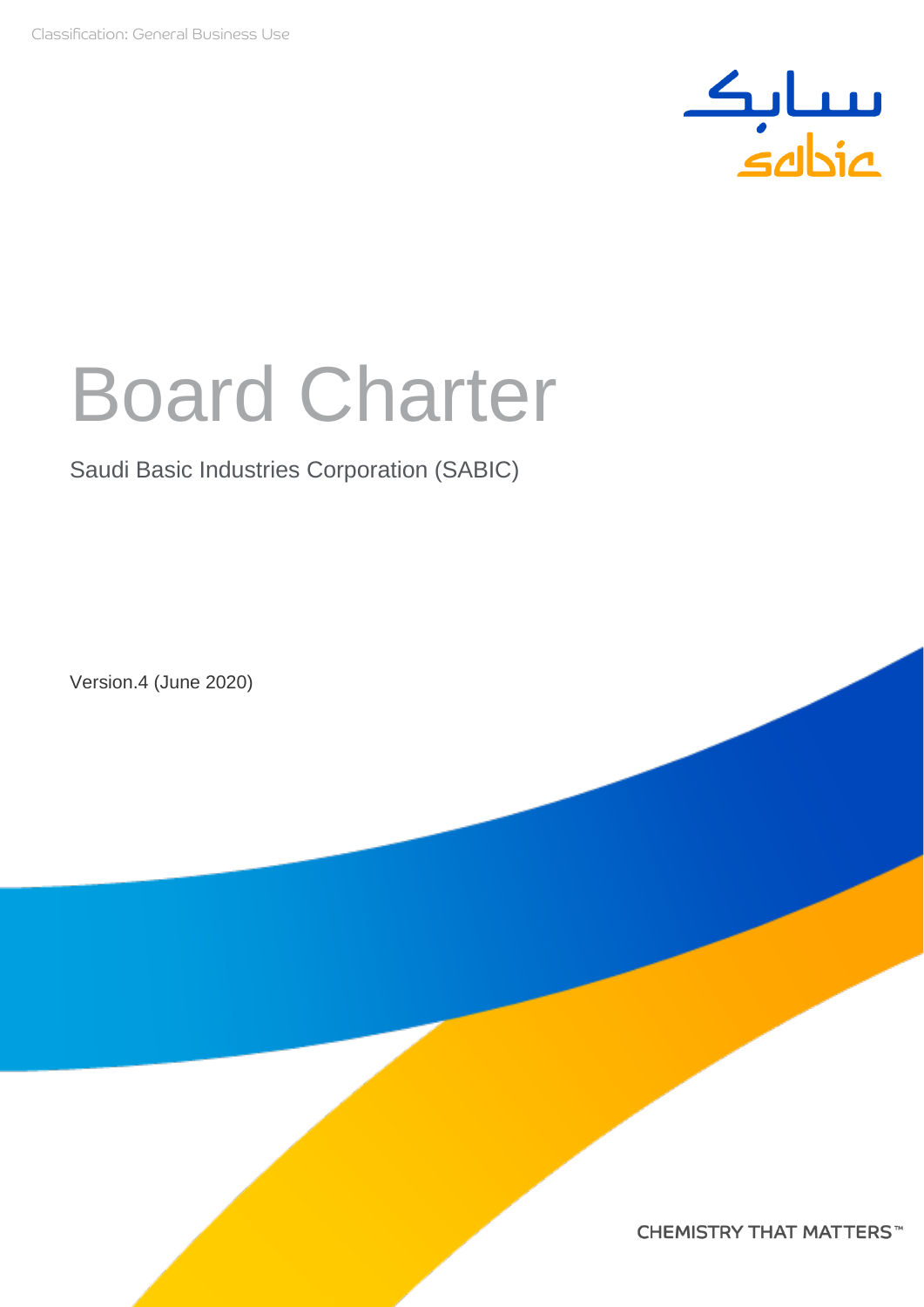# **Contents**

| A.                                                                |
|-------------------------------------------------------------------|
| <b>B.</b>                                                         |
|                                                                   |
|                                                                   |
|                                                                   |
|                                                                   |
| A. Powers of the Chairman, Vice Chairman and Secretary General  6 |
| В.                                                                |
|                                                                   |
|                                                                   |
| Е.                                                                |
| F.                                                                |
|                                                                   |
|                                                                   |
|                                                                   |
|                                                                   |
|                                                                   |
|                                                                   |
|                                                                   |
|                                                                   |
|                                                                   |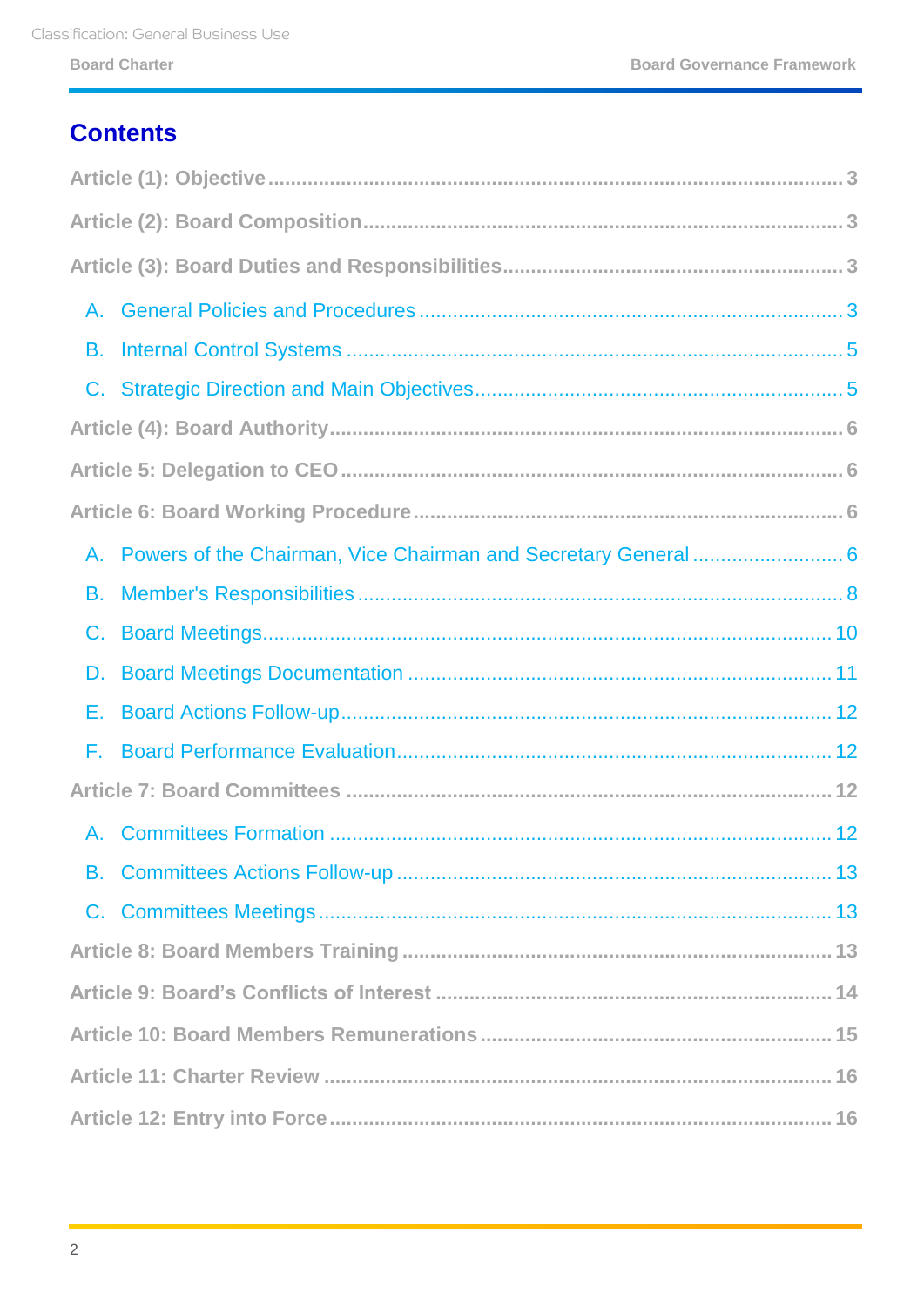#### <span id="page-2-0"></span>**Article (1): Objective**

The objective of this Charter is to regulate the Board of Directors' function through determining how it shall assumes its duties and responsibilities. It also defines the roles within the Board's organizational structure and their respective duties and working procedures in accordance with the Companies Law, the Regulatory Rules and Procedure issued pursuant to the Companies Law relating to Listed Joint Stock Companies, the Corporate Governance Regulation issued by the Capital Market Authority (CMA), the Company's By-laws, and other relevant laws and regulations, as well as the corporate governance principles and best practices.

#### <span id="page-2-1"></span>**Article (2): Board Composition**

- The Board is composed of nine (9) members who have the right expertise to manage the Company's business and serve for a period not exceeding three years renewable. The Board shall appoint, from among its members, a chairman and a vice chairman
- If the position of a Board member becomes vacant, the Board may appoint a temporary member to the vacant position without considering the order of votes gained by such member, provided that such a temporary appointment is presented at the first meeting of the Ordinary General Assembly. The new member shall complete the term of his/her predecessor. If the number of Board members falls to less than three (3), the Ordinary General Assembly is convened in sixty (60) days to elect the required number of members.
- The Board appoints a Secretary General, who meets the requirements specified in the Corporate Governance Regulations issued by the Capital Market Authority (CMA).

#### <span id="page-2-2"></span>**Article (3): Board Duties and Responsibilities**

The Board assumes its duties and responsibilities in accordance with the applicable provisions provided for in the Companies Law, Corporate Governance Regulations, the Regulatory Rules and Procedures issued pursuant to the Companies Law relating to Listed Joint Stock Companies, and the Company's By-Laws. The Board's responsibilities include the following:

#### <span id="page-2-3"></span>A. General Policies and Procedures

The Board lays down, oversees and regularly reviews governance rules and policies for the Company that ensure the Company's compliance with the relevant laws and regulations and enhance its growth and sustainability. Such policies include: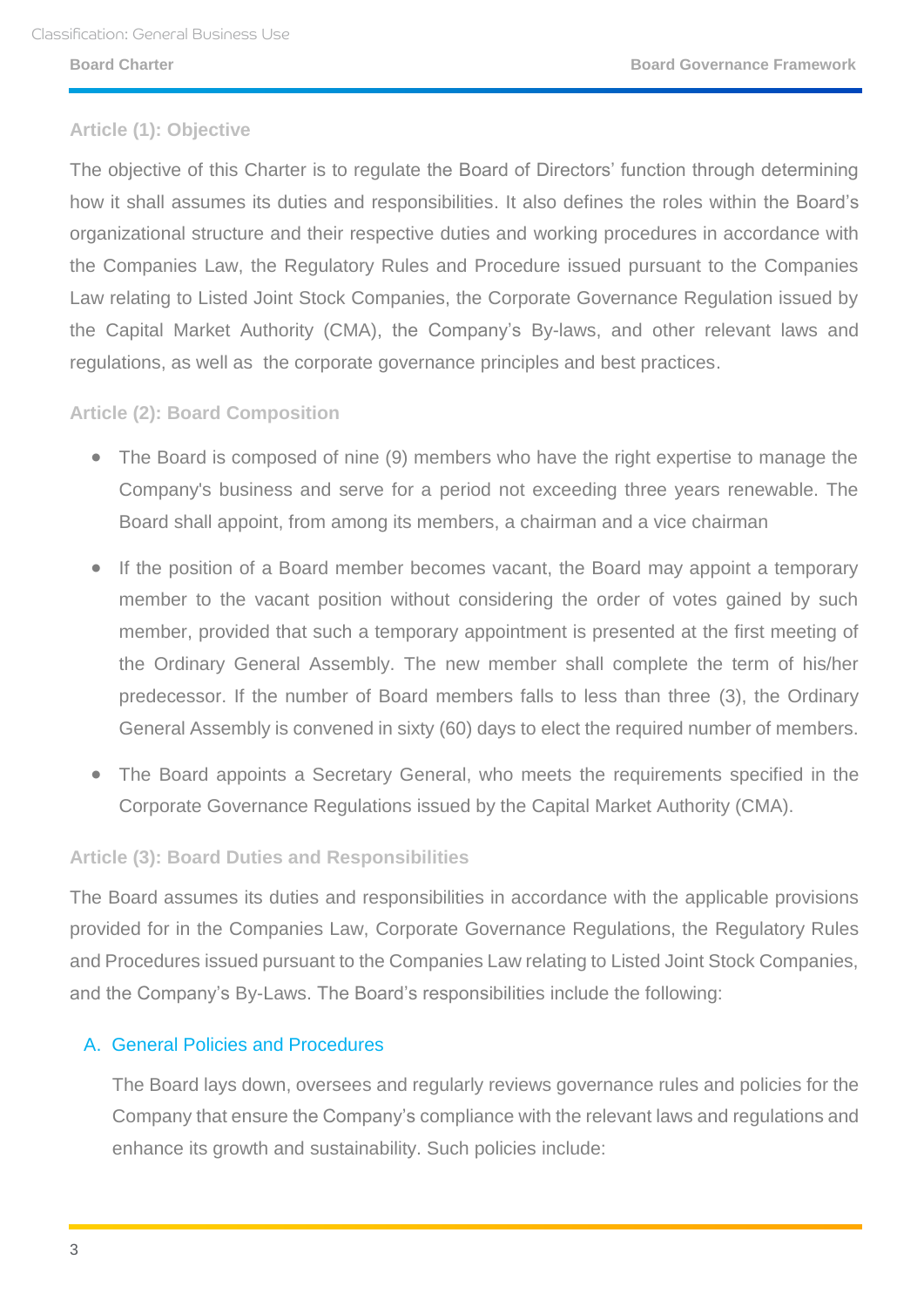- Establishing and regularly reviewing a policy and procedures for enterprise risk management.
- Establishing a clear policy for dividend distribution that achieves the interests of shareholders and the Company.
- Establishing a written policy that regulates conflicts of interest and deals with possible cases of conflicts of interest of Board members, executive management, and shareholders. This includes the misuse of Company assets and facilities, and mishandling resulting from transactions with third parties.
- Establishing specific and clear policies, standards and procedures for Board membership, which shall take effect subject to its approval by the General Assembly.
- Establishing a policy for disclosure that ensures the Company's compliance with requirements of disclosure of major events.
- Establishing a corporate social responsibility policy.
- Establishing a policy that regulates stakeholder's relations for the sake of protecting them and preserving their rights. Such policy shall particularly cover the following:
	- o Procedures to be followed by stakeholders in the course of filing complaints and reporting infringing practices.
	- o Mechanisms for compensating stakeholders in case that their rights, which are recognized by regulations and protected by contracts, are infringed.
	- o Mechanisms for resolving complaints or disputes that may arise between the Company and stakeholders.
	- o Suitable mechanisms for establishing good relations with customers and suppliers and maintaining the confidentiality of their information.
	- o Rules of professional conduct for the Company's managers and employees, which are consistent with proper professional and ethical standards and regulate the relationship between them and stakeholders, provided that the Board of Directors sets up mechanisms to monitor the implementation of such rules and compliance therewith.
- Determining the powers that can be delegated to the CEO and related decision-making procedures and duration of the delegation.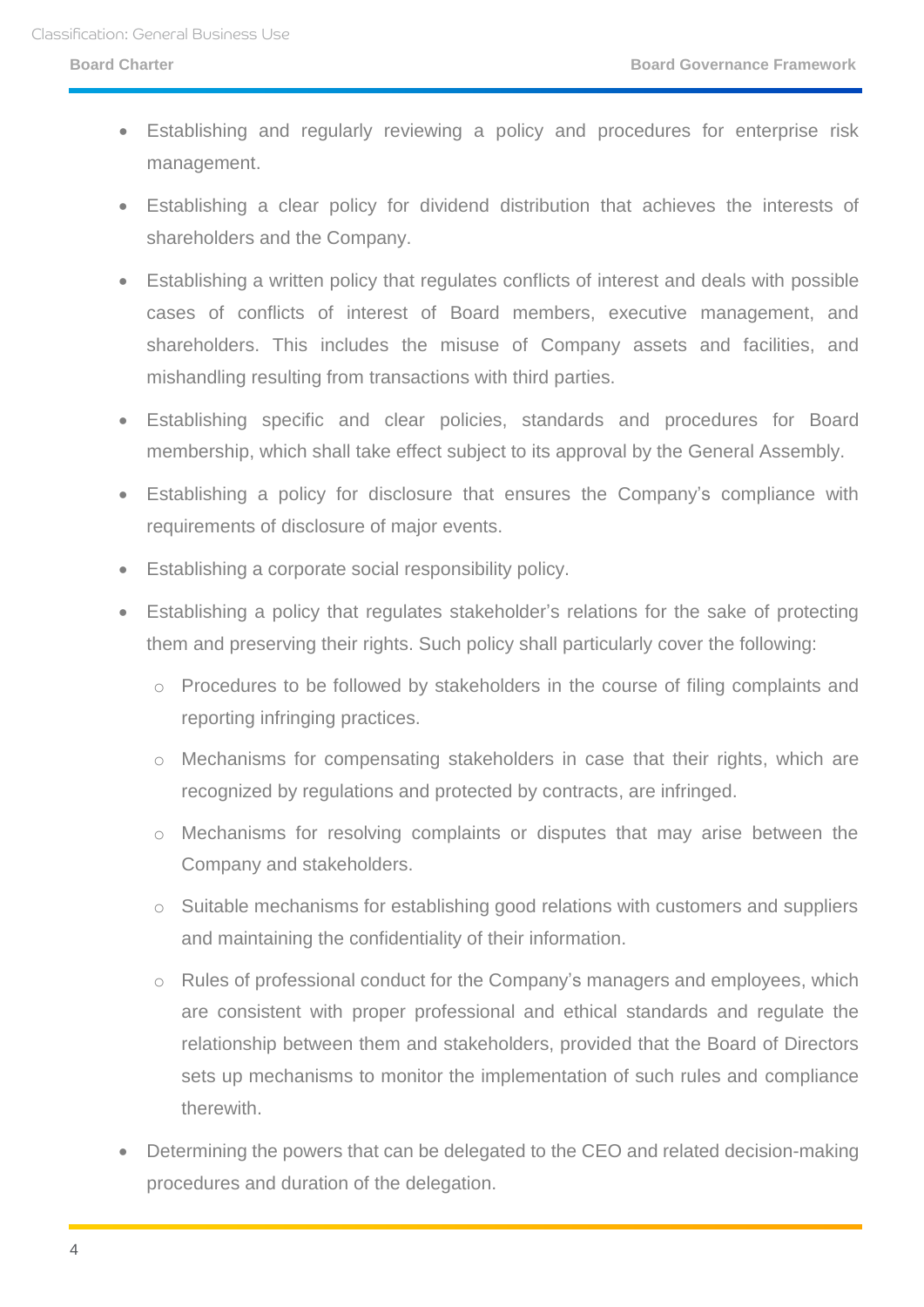- Ensuring set up of procedures for acquainting new Board members of the Company's business including a comprehensive orientation program for new Board members, and an ongoing development program for other Board members.
- Making recommendations to the General Assembly on the standards for verifying whether any Board member competes with the Company's business or competes in a branch of activity carried out by the Company.
- Verifying, through the Remuneration and Nomination Committee, whether a Board member competes with the Company's business or competes in a branch of activity carried out by the Company.
- Establishing appropriate mechanisms for annual evaluation of the performance of the Board, its members and committees, and the Executive Management.

### <span id="page-4-0"></span>B. Internal Control Systems

- Establishing, overseeing and annually reviewing the effectiveness of the internal control systems.
- Ensuring the integrity of financial and accounting systems, including financial reporting systems.
- Approving the Company's interim and annual financial statements.
- Defining the scope of the Internal Audit report in accordance with the relevant laws and regulations.

### <span id="page-4-1"></span>C. Strategic Direction and Main Objectives

- Setting and reviewing the main corporate objectives, strategic plans and overall key performance indicators, including overall oversight of their implementation.
- Approving the main annual business plans and budgets, and ensuring the availability of financial and human resources necessary to achieve the Company strategy and objectives.
- Setting optimal capital structure and financial objectives for the Company, and exercising general oversight over major capital expenditures and assets' ownership and disposal.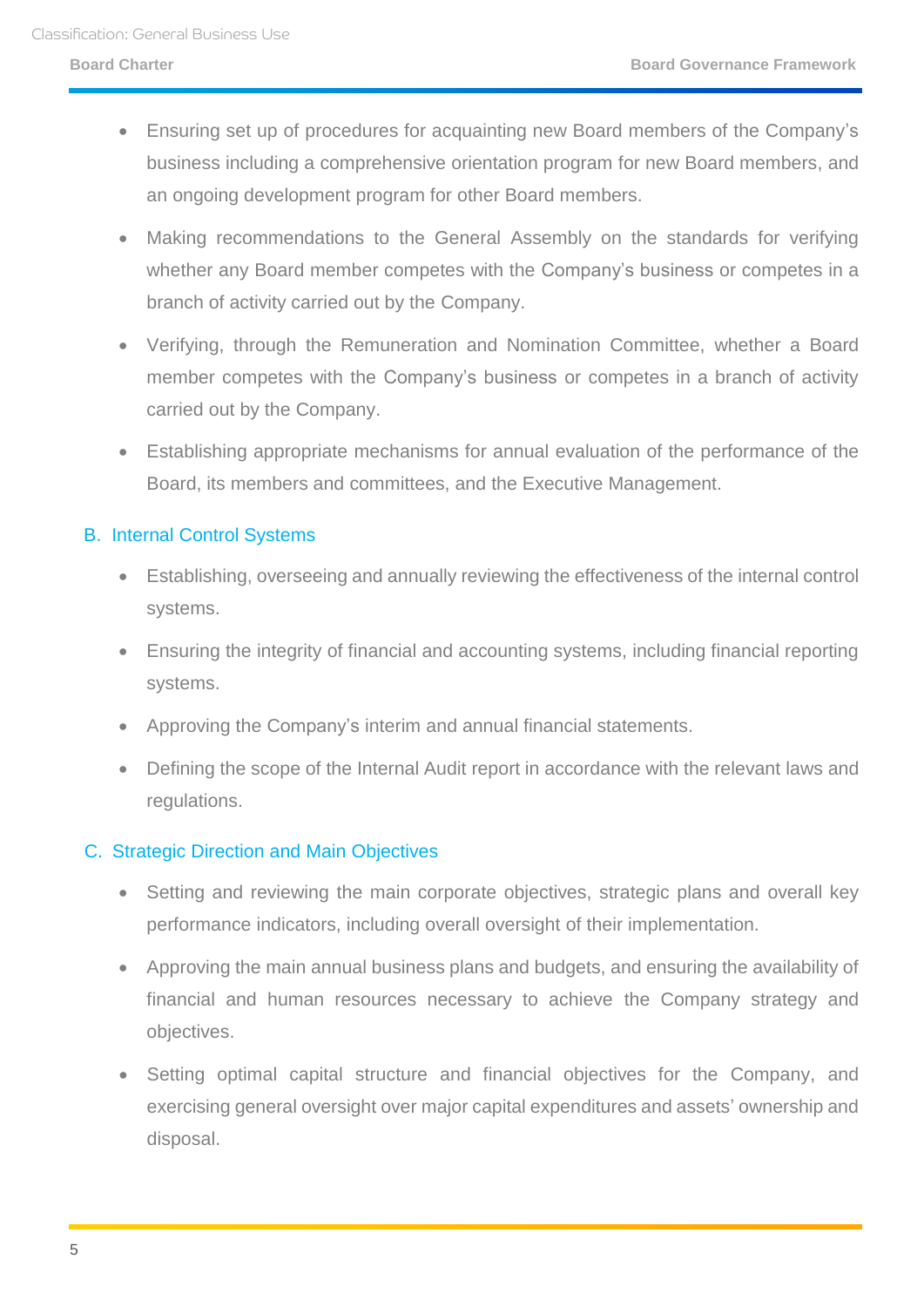Developing and regularly reviewing an executive's organizational structure that enhances the Company's ability to achieve its objectives.

#### <span id="page-5-0"></span>**Article (4): Board Authority**

With consideration of matters reserved by the General Assembly, the Board has all the powers and authorities necessary for the Company's administration. The ultimate responsibility of the company shall remain with the Board even if it forms committees or authorizes other parties or individuals to perform some of its functions. In all cases, the Board may not issue a general or indefinite delegation.

#### <span id="page-5-1"></span>**Article 5: Delegation to CEO**

The Board delegates some of its authorities to the CEO to manage the day-to-day operations of the Company, to oversee its employees, and to implement its policies and strategic plans. These authorities are specified in the Master Authority Schedule (MAS) approved by the Board.

#### <span id="page-5-2"></span>**Article 6: Board Working Procedure**

#### <span id="page-5-3"></span>A. Powers of the Chairman, Vice Chairman and Secretary General

- The Chairman exercises his/her powers provided for in the applicable laws and regulations, which include the following:
	- o Leading the Board towards achieving its objectives and enhancing its effective performance.
	- o Representing the Company before the judicial and other governmental authorities, and signing on behalf of the Company.
	- o Informing the Ordinary General Assembly, once it convenes, of the competing businesses that a member of the Board is engaged in; after the Board verifies such member's engagement in a business that competes with the Company's businesses or competes in a branch of activity carried out by the Company.
	- o Supervising the preparation of the agenda of Board meetings, and ensuring participation of Board members and the CEO in determining the topics and timings of the Board meetings.
	- o Convening and presiding Board meetings, and specifying their times, dates, and venues in coordination with Board members.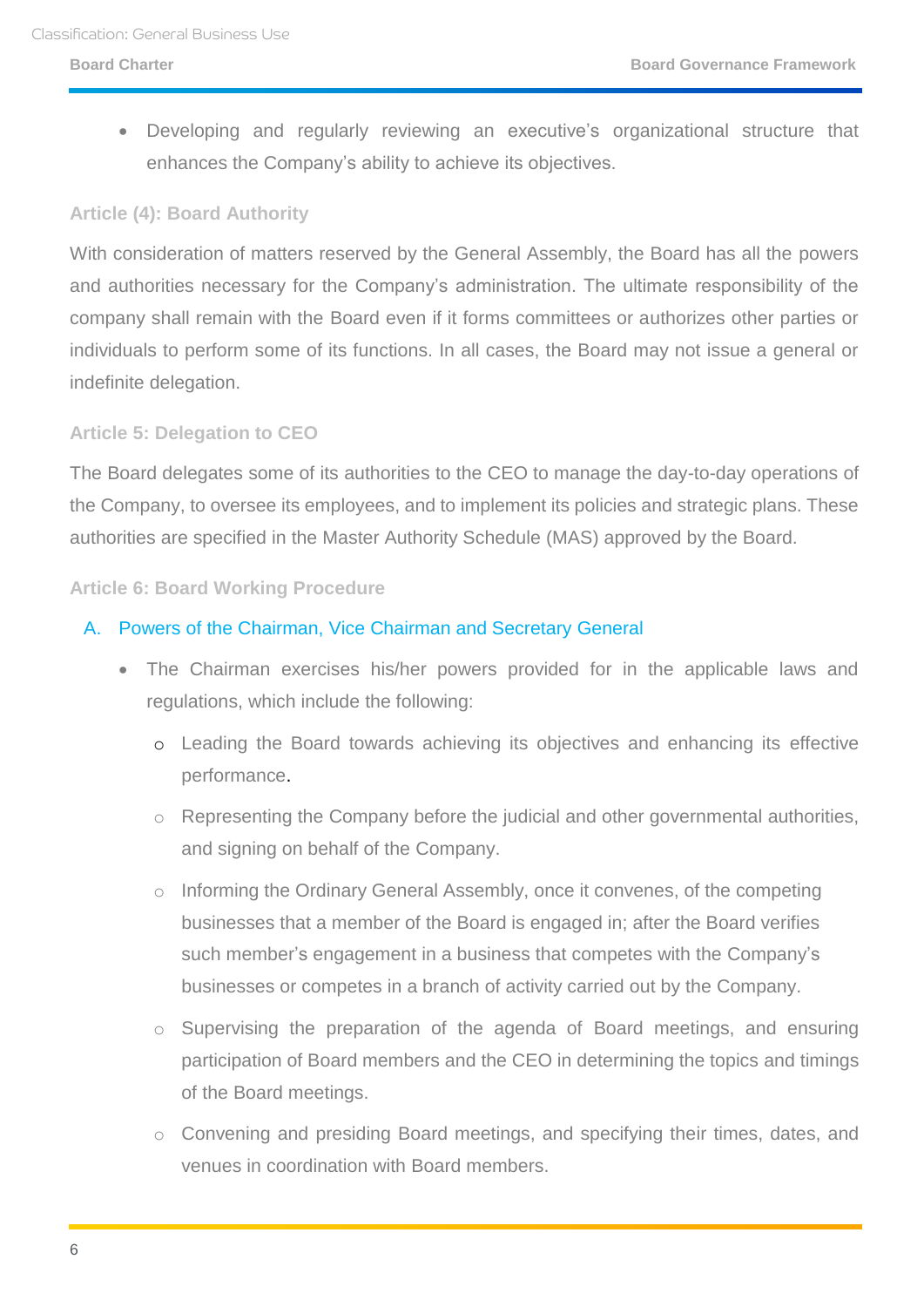- o Ensuring that topics presented to the Board are accompanied by sufficient information for decision-making.
- o Encouraging Board members to participate effectively through their study and discussion of agenda items and expressing their views in a manner that contributes to achievement of the Company's objectives.
- o Ensuring that sufficient time is available to discuss agenda items.
- o Ensuring easy access of members to the Board's database, which includes previous topics presented, minutes of meetings, and resolutions.
- o Ensuring that Board resolutions are based on a complete knowledge base.
- o Approving the draft of any circular resolution to be passed over to Board members, considering the text of paragraph (C) of this article.
- o Ensuring availability of channels for communication with shareholders and enabling them to communicate their views to the Board of Directors.
- o Ensuring compliance with the Board Charter.
- o Holding regular meetings with non-executive Board members without the presence of Company's executives.
- o Presenting remarks made by any Board member to the Board.
- o Supervising necessary arrangements for the evaluation of performance of the Board and its committees.
- The Vice Chairman shall assume the powers of the Chairman in his/her absence. However, in the absence of the Chairman and Vice-Chairman, the Board members elect a Chairman from among themselves to preside the Board meeting.
- The Secretary General assumes the duties provided for in the applicable laws and regulations, which include the following:
	- o Developing an annual plan for Board meetings and submitting it to the Chairman.
	- o Preparing the Board meeting schedule in coordination with the Board members and the CEO, and presenting the proposed agenda to the Chairman in preparation for approving it by the Board.
	- o Communicating to Board members the timing of Board meetings and ensuring accessibility to the relevant information through the use of contemporary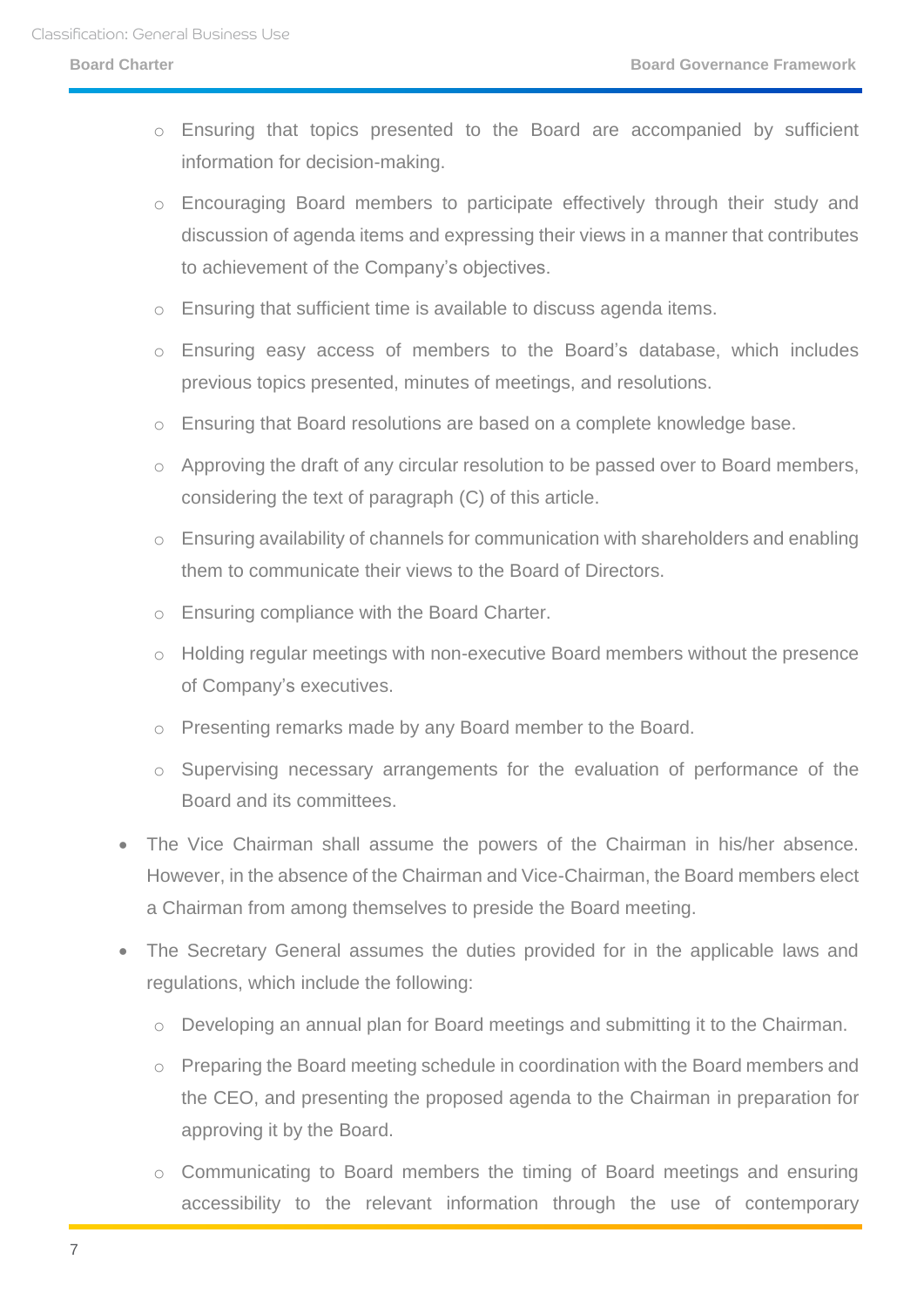technological means that enhance the members' efficiency in preparing for the Board meeting.

- o Attending Board meetings and taking minutes of the meeting according to the relevant regulations.
- o Preparing and organizing the meeting's minutes, and maintaining the reports submitted to the Board; and making necessary arrangements to ensure members' access to those minutes, reports and related documents.
- o Preparing the Board's resolutions and ensuring that they are properly communicated after the Board approves them.
- o Overseeing and regularly updating the record and forms of disclosures of Board members in accordance with the relevant regulatory requirements.
- o Reviewing the extent of compliance with the Board Charter and committee's charters, and reporting the review results to the Chairman.
- o Providing advice to the Board, its committees, or members in matters referred to him/her in relation to Board Governance or other matters.
- o Assuming any other advisory duties assigned thereto by the Board or one of its committees.
- o Providing advice to the CEO on the matters presented to him.
- o Maintaining all the minutes, documents, and reports required to be maintained under the relevant laws and regulations. This includes maintaining the Board of Directors report and the Audit Committee report at the Company's headquarters for a period of not less than ten years; or otherwise until the conclusion of any existing legal action, claim or investigatory proceedings, whichever occurs later.

#### <span id="page-7-0"></span>B. Member's Responsibilities

 Complying with all regulatory requirements under the Companies Law and its Implementing Regulations, the Capital Market Law and its Implementing Regulations, and the Company's By-Laws in exercising his/her duties; and refraining from undertaking or participating in any business that would harm the interests of the Company.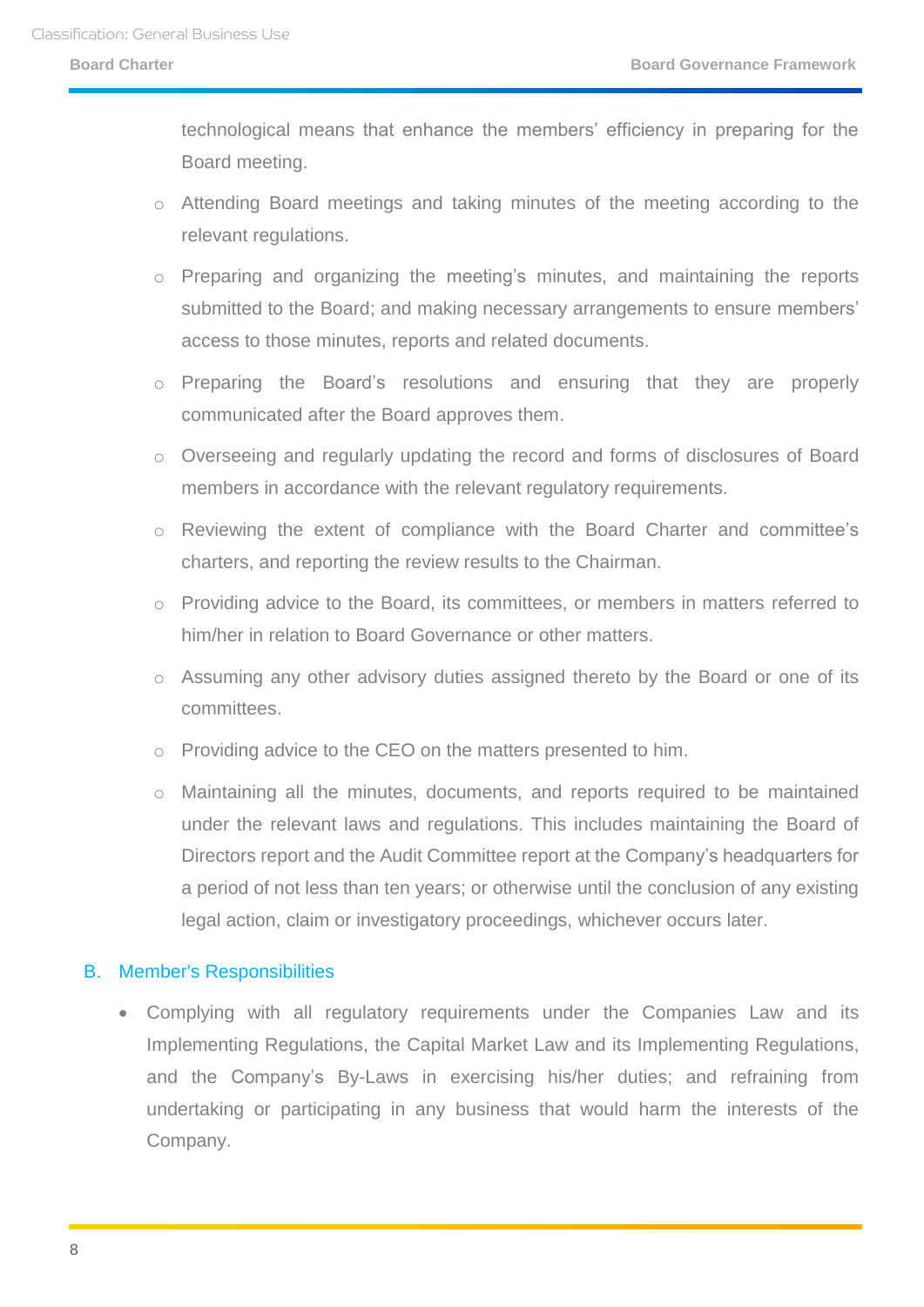- Being aware of the Board's duties and responsibilities, and devoting sufficient time to exercise his/her role in achieving them.
- Carrying out his/her duties free from any external influence, whether from inside and outside the Company, and not prioritizing his/her personal interests over those of the Company.
- Notifying the Board of his/her intention to engage in any business that would compete with the Company's businesses or competes in a branch of an activity carried out by the Company. Such notification shall include sufficient information on the ("Competing Business"), including without limitation: the nature of business activity and description of member's participation in the Competing Business, including his/her percentage of ownership or the degree of participation in managing it; in addition to the markets in which the products of the Competing Business are or are planned to be traded.
- A Board Member desirous of engaging in any business that would compete the Company or competes in a branch of activity carried out by the Company shall be responsible for the validity and accuracy of the information provided in his/her notification to the Board in this respect. The Member must notify the Board if any change occurs in such information.
- A Board Member desirous of engaging in any business that would compete the Company or competes in a branch of activity carried out by the Company shall abstain from voting on the resolution to be issued in this respect at the Board meetings or General Assemblies.
- Abstaining from acceptance of gifts from anyone who has business dealings with the Company.
- Preparing for meetings and being keen to attend and not absent himself/herself except for valid reasons to be notified to the Board Chairman in advance, or for emergency circumstances acceptable to the Board.
- Participating effectively in the Board meetings through prior examination and discussion of agenda items.
- Seeking to promote his/her knowledge of the regulatory updates in the areas and subjects related to Board of Directors' duties and responsibilities.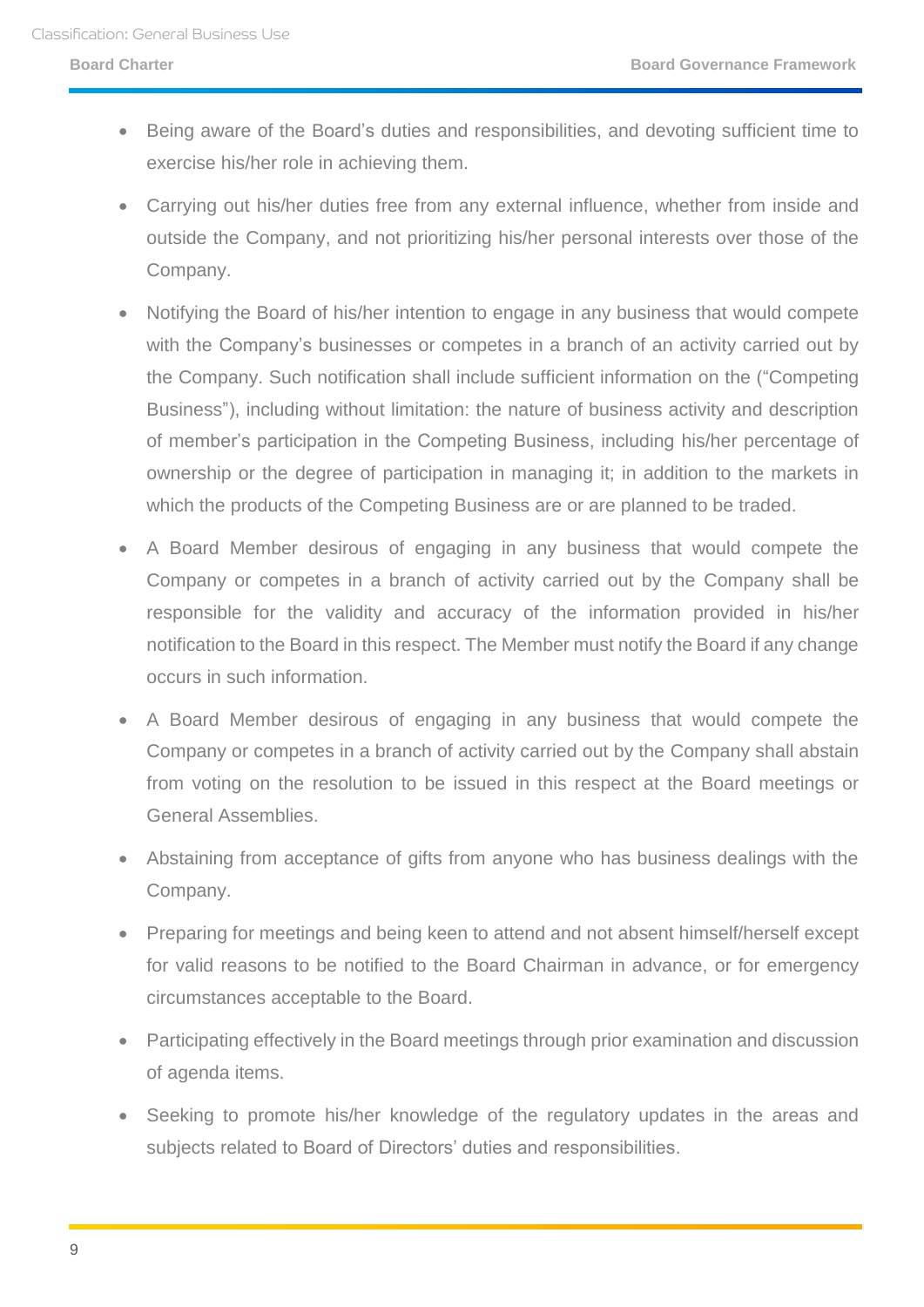- Seeking to increase his/her knowledge of the recent developments related the Company's activities, business, and other relevant areas.
- Maintaining the confidentiality of the information and documents made available to him/her. He/ She may in no case, even if his/her membership is terminated, disclose them to any individual or entity unless he/she is so authorized by the Board, nor may he/she use any such information for his/her personal benefit or the benefit of his/her relatives or third parties. The company has the right to demand compensation in case of violation of the provisions of this article.
- Complying with the provisions of the Board Charter.
- Attending the meetings of the General Assembly unless he/she has an excuse accepted by the Board.

#### <span id="page-9-0"></span>C. Board Meetings

- The Board meets at least twice every year at the Chairman's invitation. The Board Chairman also convenes a meeting if so requested by two Board members, the External Auditor, the Internal Auditor, or the CEO, or otherwise if the circumstances so require, provided the reasons necessitating the meeting are stated.
- The Board adopts the dates and agendas of meetings of a fiscal year prior to its commencement. The meeting's invitation is issued at least 10 days in advance of the meeting date and is accompanied by the agenda, documents and information necessary for discussing and deciding on the agenda items.
- In exceptional cases, meeting invitations may be issued at least five days in advance of the meeting date in accordance with the invitation procedures specified in this Charter.
- The Board holds its meetings at the Company headquarters; however, it may meet elsewhere where necessary. In exceptional cases, a virtual Board meeting may be held (via telepresence) by using one of the modern telecommunication means, which are approved by the Company and that enable members to participate in deliberations on agenda items and voting on resolutions.
- To be valid, a meeting's quorum is achieved by the presence of at least five members, whether in person or by proxy. The Board member may delegate another member to attend the meeting on his/her behalf.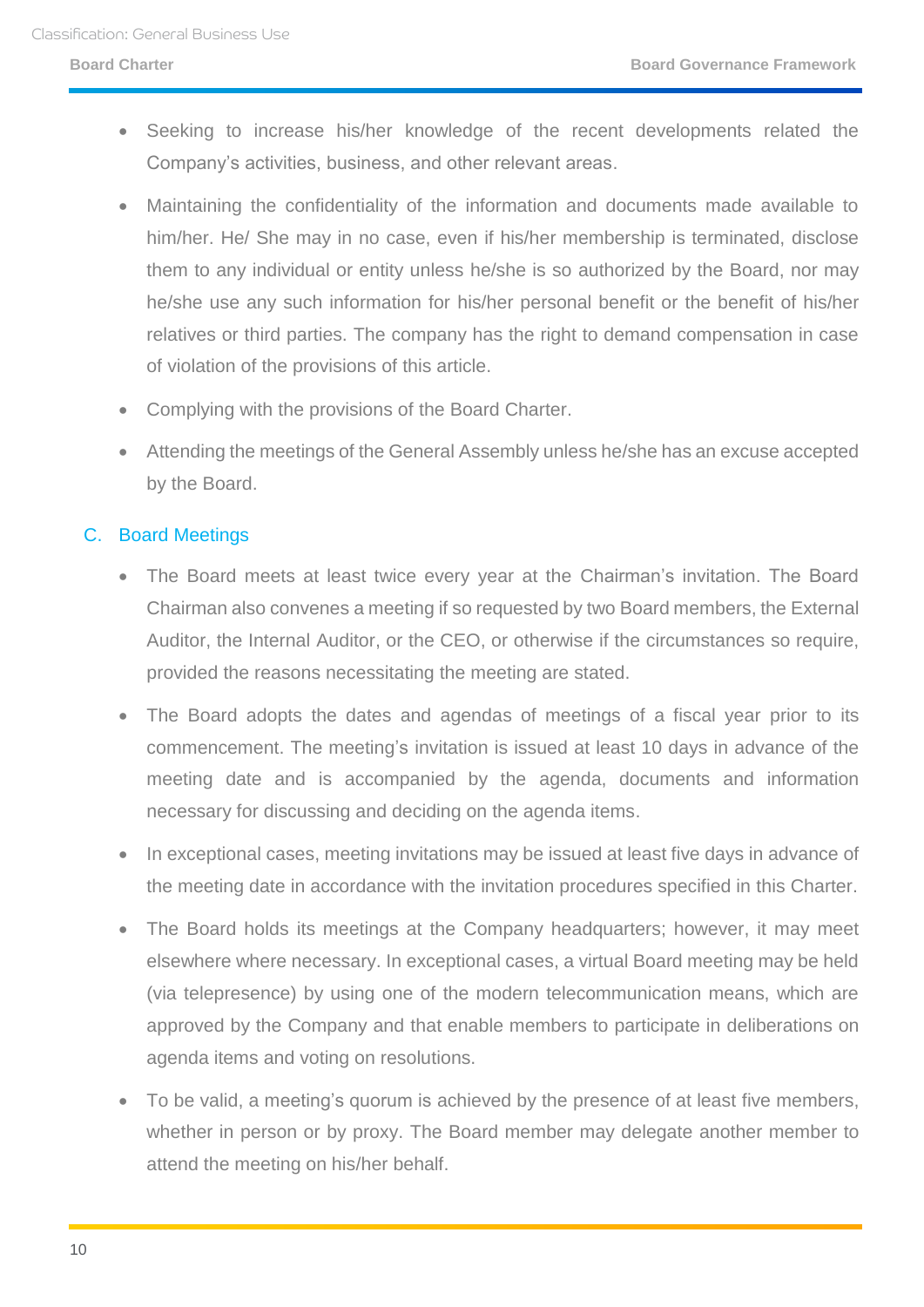- A Board member may attend the meeting through using the contemporary communication means that enable participation in the Board's meetings and deliberations as per the rules laid down by the Board in this respect to enable such member to participate in the meeting deliberations and discussions and voting on the Board's resolutions in real time.
- Board resolutions are made by a majority vote of the present members. When votes are equal, the meeting Chairman's vote shall be casting.
- The Board, without holding a meeting, may issue resolutions on urgent matters by passing them to members in a separate manner, unless a member requests (in writing) a Board meeting to deliberate the matter. To be valid, such a resolution shall be signed by the majority of members; and shall be presented to the Board at its first subsequent meeting.
- Board members are entitled to object to any Board resolution, provided that his/her objection is expressly stated in the meeting minutes with the reasons for such objection. Absence from a meeting at which a resolution is made is not a reason for exemption from liability for implementing such resolution unless it is proven that the member was unaware of the resolution or was unable to challenge after knowing of it.

#### <span id="page-10-0"></span>D. Board Meetings Documentation

- The Board Secretary General prepares minutes of meeting which must include:
	- o The venue, date, and start and end time of the meeting.
	- o Names of present and absent members.
	- o Board deliberations and resolutions together with indicating results of votes and reasons for the objections, if any.
	- o Specifying the party to be responsible for implementing the resolution.
- The Board Secretary sends the draft minutes of meeting to Board members. Members must record their comments, if any, on the draft within a maximum period of five working days from the date of dispatch.
- After incorporating the Board members' comments into the draft minutes, and after the meeting's Chairman approval, the Board Secretary sends the amended draft to the Board members in preparation for approval it at the next Board meeting.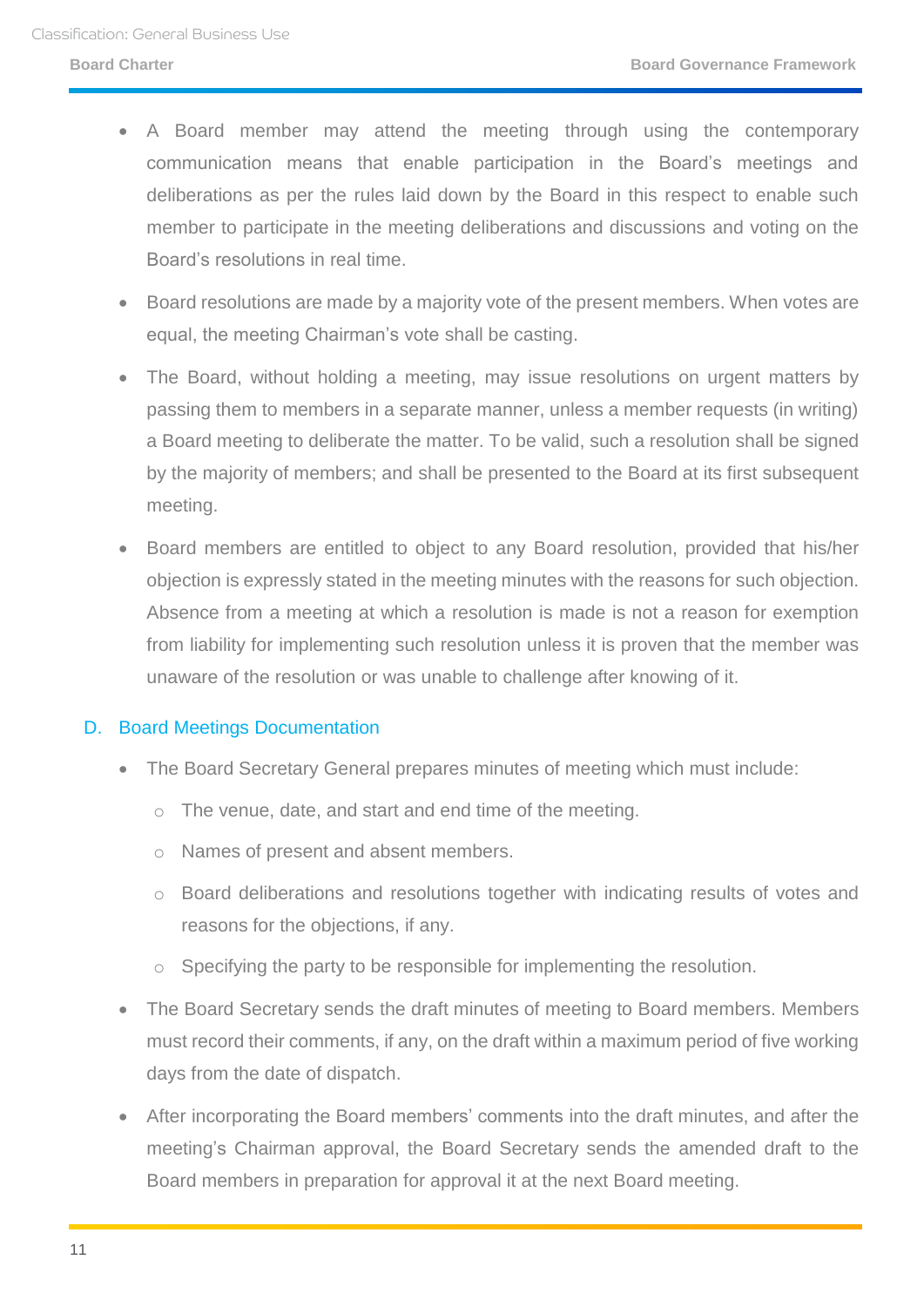The minutes of the meeting, accompanied by the meeting agenda and all related documents, are maintained in a special record signed by the Chairman and Secretary.

#### <span id="page-11-0"></span>E. Board Actions Follow-up

- The Chairman, or his/her delegate, communicates resolutions issued by the Board to the responsible party within the Company for implementation.
- The Secretary General presents to the Board members an annual Board activities report.

### <span id="page-11-1"></span>F. Board Performance Evaluation

 The Board reviews its performance on a regular basis against such indicators as its effectiveness in carrying out its duties and responsibilities and achieving its objectives.

#### <span id="page-11-2"></span>**Article 7: Board Committees**

#### <span id="page-11-3"></span>A. Committees Formation

- The Board forms committees to support it in carrying out its responsibilities effectively, in accordance with the Company's needs, circumstances and the nature of its business.
- The Board resolution defines each committee's duties and responsibilities, tenure, authorities, working procedures, and remunerations of its members; provided that the number of committee members is not less than three nor more than five.
- Regarding the Audit Committee, the General Assembly issues, based on the Board proposal, a resolution to form the Audit Committee, and determines its duties and responsibilities, working procedures, and its members' remuneration and tenure.
- The Board proposes to the General Assembly the rules for selecting the members of the Remuneration & Nomination Committee and their numeration and tenure as well as the committee's duties and responsibilities and working procedures.
- The Board Chairman shall not be a member of the Audit Committee. However, by a resolution of the Board, he/she may be a member of other Board committees, provided that he/she shall not become a Chairman of any of the committees stated in the Corporate Governance Regulations issued by the Capital Market Authority (CMA).
- Each committee shall have a Secretary General appointed by the Board, which shall determine his/her remuneration and allowances.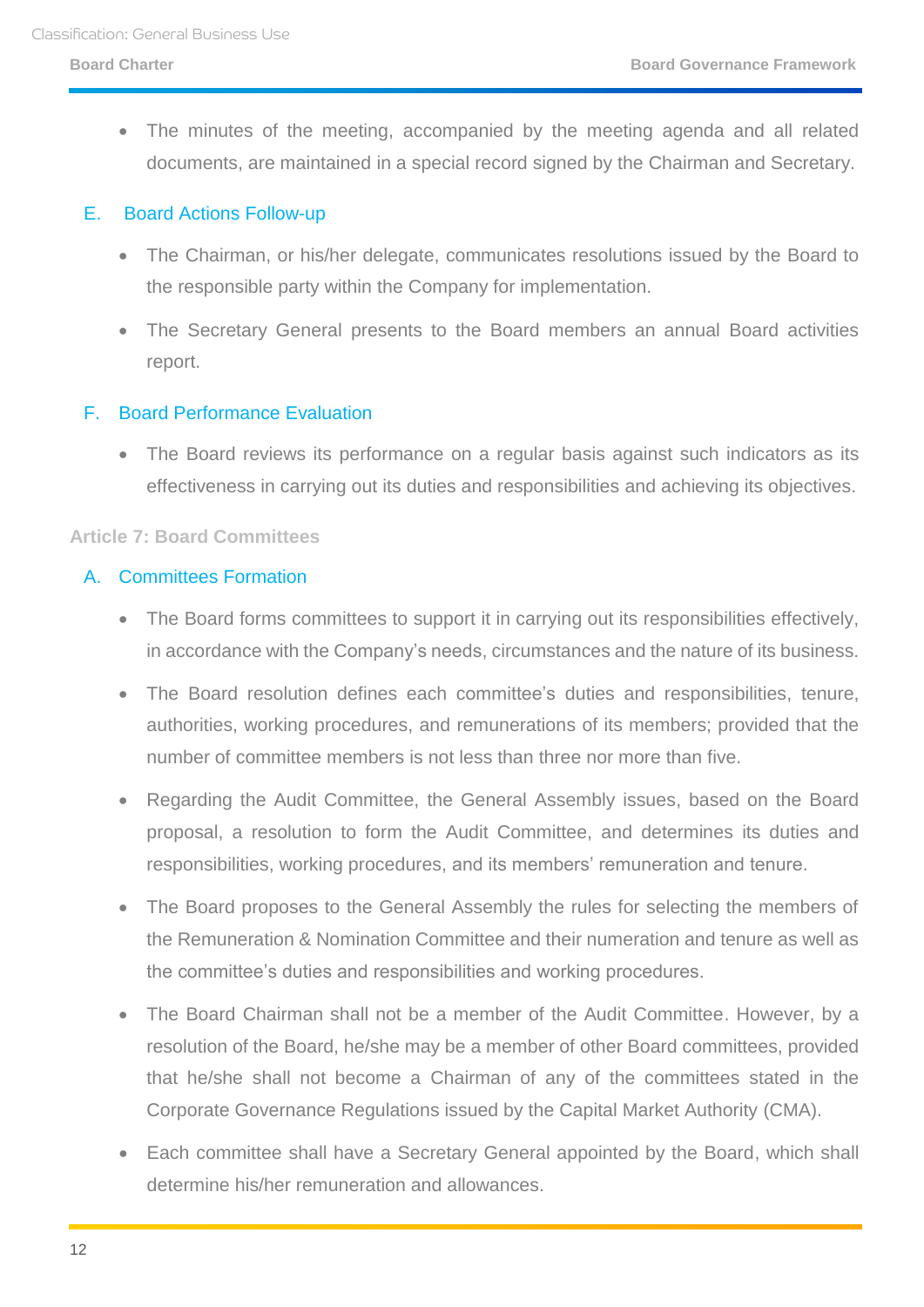#### <span id="page-12-0"></span>B. Committees Actions Follow-up

- Each of the Board committee shall study the matters those falling within its respective competencies, or those referred thereto by the Board; and shall submit its recommendations to the Board for issuing resolutions in their respect.
- The committee Chairman will submit the committee's recommendations and conclusions to the Board at the first Board meeting following the committee's meeting.
- Each committee is accountable to the Board in performing its duties and responsibilities.
- Each committee shall regularly review its performance against such indicators as its effectiveness in performing its prescribed duties.
- Committees may use the services of independent advisers, specialists, or other parties, they deem suitable, to study the topics that fall within the scope of their duties and responsibilities, subject to the Board approval. Such use of services shall be recorded in the committee minutes of meeting, together with mentioning the name of the adviser and his/her relationship with the Company or Executive Management.

#### <span id="page-12-1"></span>C. Committees Meetings

- A member of the Board or the Executive Management, who is not a member of a committee, is not entitled to attend that committee meetings unless upon the committee invitation in order to take his/her opinion or advice.
- For the sake of the validity of the committee meeting, the majority of the committee members must be present. Committee resolutions are made by a majority vote of the present members. When votes are equal, the Chairman's vote shall be casting.
- The committee holds its meeting at the Company headquarters; however, it may meet elsewhere should the circumstances so require subject to approval of the Board.

### <span id="page-12-2"></span>**Article 8: Board Members Training**

- The Chairman, or his/her replacement, oversees the orientation program for new members with the assistance of the Secretary General, provided that the program includes the following:
	- o Company's business activities.
	- o Company's strategy and future objectives.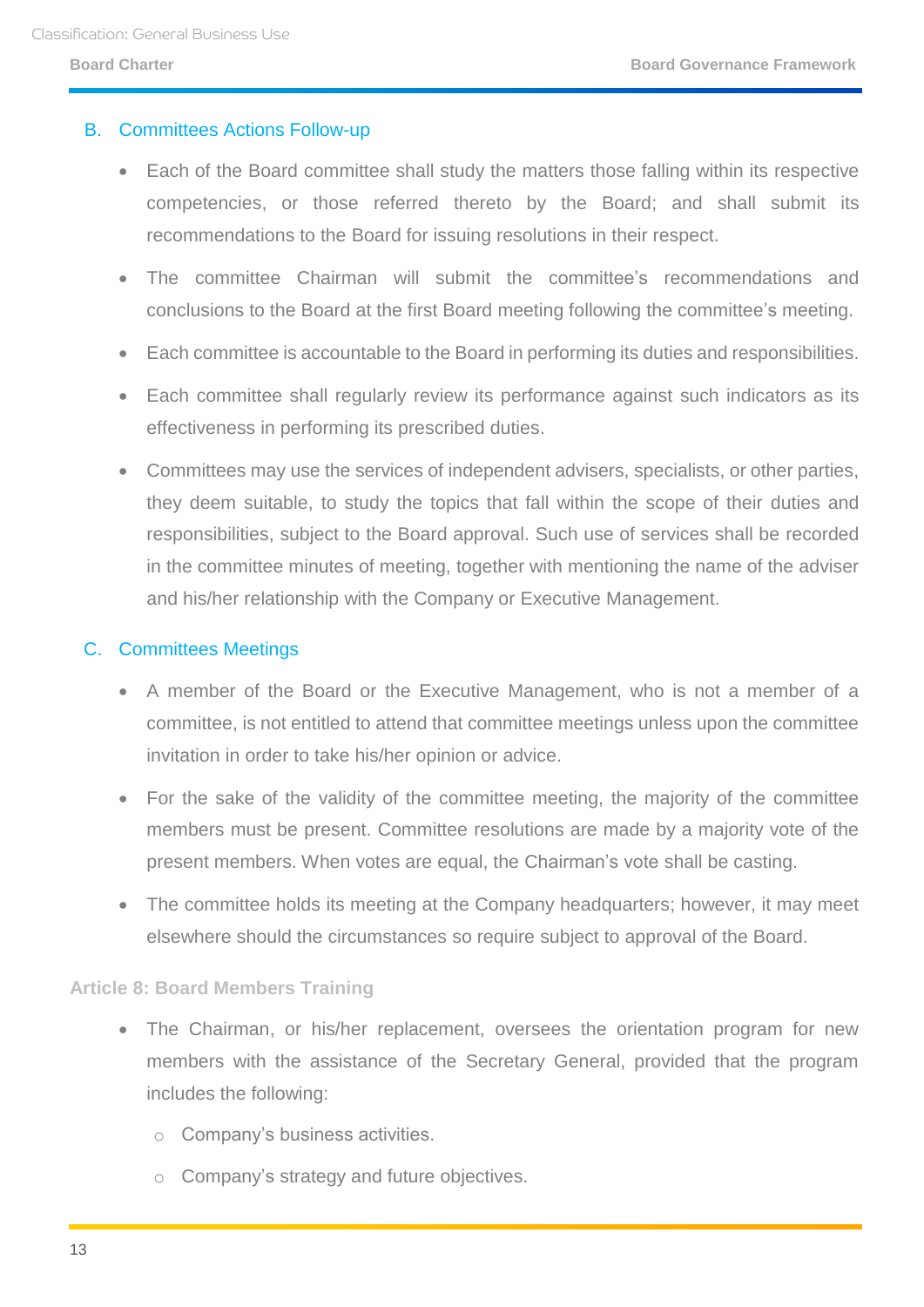- o Company's organizational structure and the roles of each department.
- o Financial and operational aspects of the Company business.
- o Board members' obligations, duties, responsibilities, and rights.
- o Functions of the Board committees and their competencies.
- o Conducting visits to any of the company's plants and an affiliate.
- The Board, upon the recommendation of the Remuneration and Nomination Committee, defines the ongoing development program for its members. The program will be based on the annual review of the required skills and abilities, identified weaknesses and strengths of the Board, proposed remedies taking into consideration the changes in the external market environment, contemporary issues and economic developments, in line with the Company's interest.
- The Secretary General coordinates with the Human Resources Department on the approved training programs for Board members.

#### <span id="page-13-0"></span>**Article 9: Board's Conflicts of Interest**

- Members must avoid situations that lead to conflicts of interest with the company. A conflict of interest means that there is a direct or indirect interest to a member in any topic listed on in the Board agenda, where such an interest would (or is believed to) influence the independence of the Board member's opinion, which is presumed to reflect his/her professional views.
- If a member has a conflict of interest in a matter on the Board agenda, he/she must disclose such conflict before starting the discussion of that matter, provided the same is recorded in the minutes of meeting. In such a case, that member must not attend the discussion of the matter, participate in discussing thereof, nor vote thereon.
- A Board Member shall not be engaged in any business that competes with the Company's businesses or competes in a branch of activity carried out by the Company unless he/she obtains pertinent authorization from the Ordinary General Assembly according to the criteria set forth by the competent authority in this respect.
- A Board member may not have a direct or an indirect interest in the businesses and contracts to be carried out or concluded for the Company's account without obtaining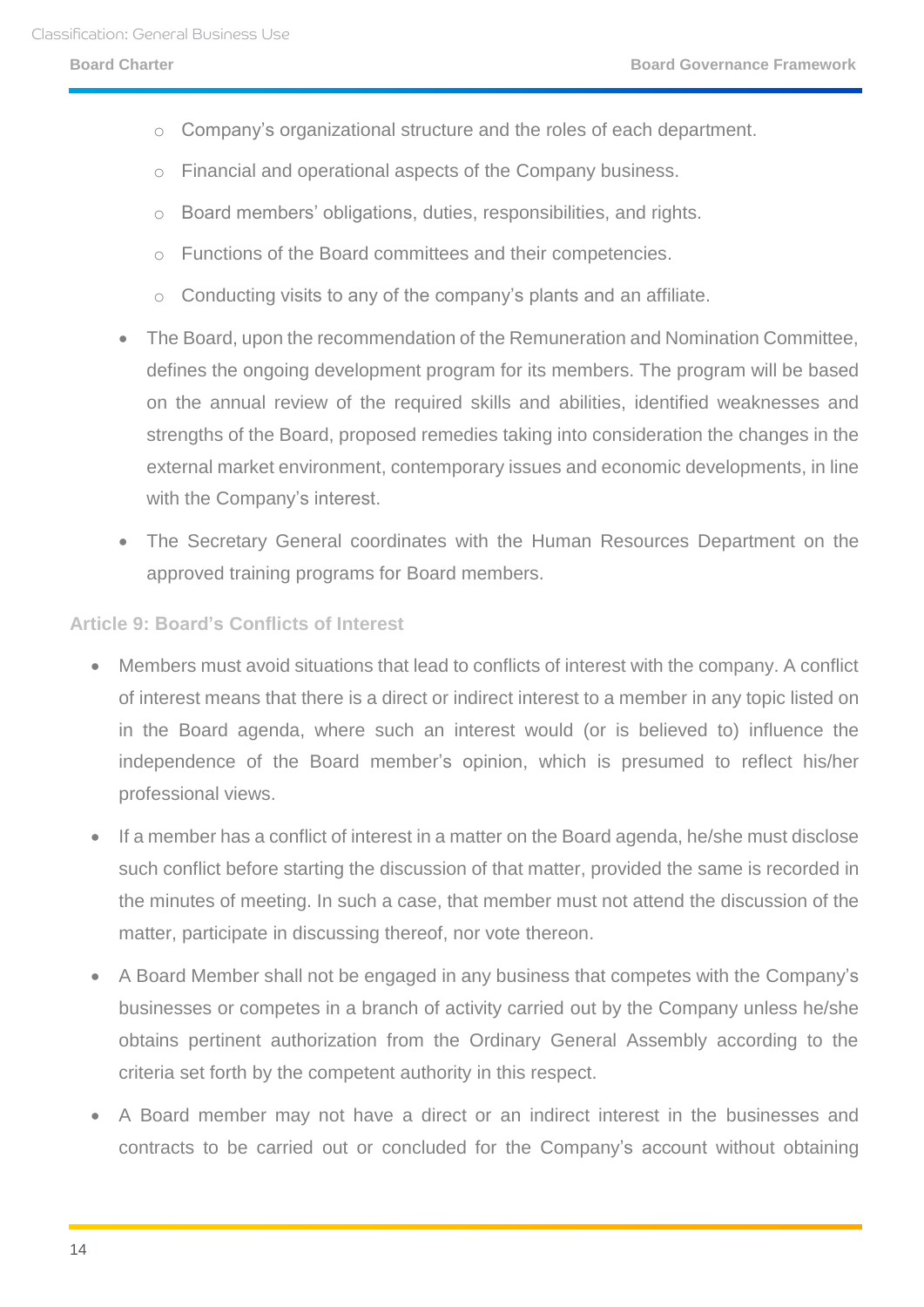authorization from the Ordinary General Assembly according to the criteria set forth by the competent authority in that respect.

- If a Board member fails to disclose his/her interest in the contracts carried out for the Company's account, the Company, or any interested party, may claim before the judicial authority termination of the contract with a compensation or obliging the member to pay any profit or benefit he/she realized through such interest.
- If a Board member fails to disclose his/her engagement in any business that would compete with the Company or competes in a branch of business activity carried out by the Company, the Company may claim before the judicial authority proper compensation.
- Board members must not directly or indirectly make use of or exploit any of the Company's assets, information, or the investment opportunities that are under consideration by the company – even if it has decided not to proceed with such an opportunity. A member may not exploit such opportunity even after expiry of his/her membership term – regardless of how his/her membership terminates.
- If it is proven that a member has exploited an investment opportunity, the Company or any interested party, may claim before the judicial authority revocation of any business, profit, or advantage resulting from such investment opportunity. The Company may also claim a proper compensation.

### <span id="page-14-0"></span>**Article 10: Board Members Remunerations**

- Board members are entitled to an annual remuneration in accordance with the Remuneration Policy for Board Members, Board Committees Members and Senior Executives approved by the General Assembly.
- The Board determines the remuneration and allowances received by the Board Secretary.
- In the event of a resolution by the General Assembly to terminate the membership of a Board member due to his/her absence from three consecutive meetings within one year, such member shall not be entitled to any remuneration or compensation for the period following the last meeting he/she attended; and he/she shall be required to return all the remunerations and compensations paid to him/her for that period.
- The Company has the right to claim compensation for damage to its reputation, and recover the remunerations and any other costs incurred to enable that member to perform his/her duties and responsibilities, if the member committed an offence of dishonesty, breach of